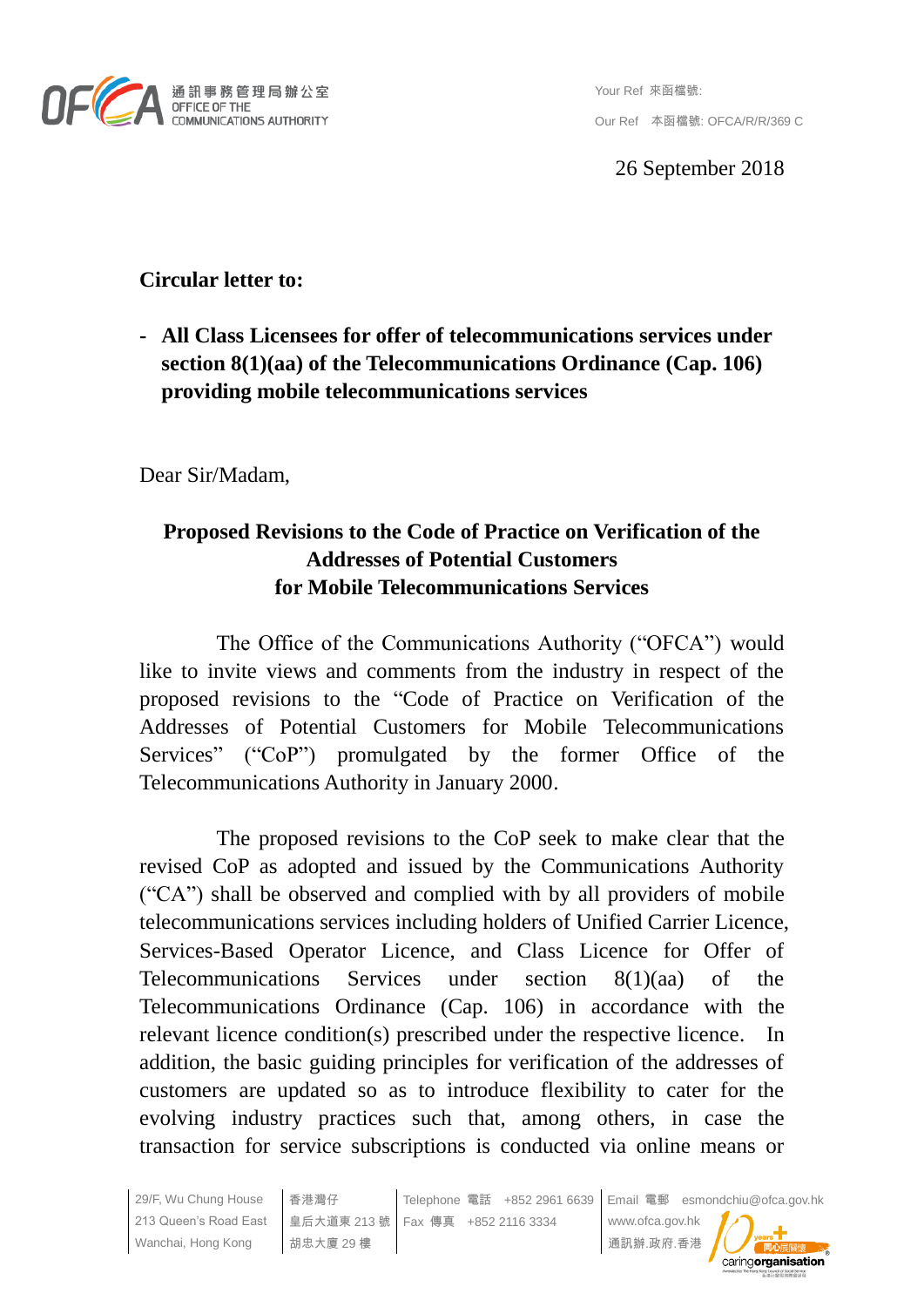customer service hotlines, the proof of address in printed copy, facsimile, or digital copy can be accepted if the service providers have implemented proper and effective measure(s) to reasonably verify the address concerned.

OFCA will seek views and comments from the stakeholders on the proposed revisions to the CoP before finalizing them for consideration and approval by the CA. In this regard, the proposed revisions to the CoP will be discussed at the meeting of the Telecommunications Regulatory Affairs Advisory Committee ("TRAAC") to be held on 26 September 2018 (p.m.) at OFCA's office. A copy of the discussion paper TRAAC Paper No. 4/2018 with the draft revised CoP is enclosed with this circular letter. If you wish to provide responses to the proposed revisions to the CoP as set out in the discussion paper, please send your submission in writing to OFCA on or before **10 October 2018**. OFCA may publish all or part of the views and comments received, and disclose the identity of the party making the submission in such manner as OFCA sees fit. Any part of the submissions considered commercially confidential should be clearly marked, in enabling OFCA to identify and decide whether or not to disclose such information. Please note that late submissions will not be considered.

You may send your written submission to OFCA at –

Office of the Communications Authority 29/F., Wu Chung House 213 Queen's Road East Wanchai Hong Kong (Attention: Head, Regulatory 2)

Fax: 2803 5113 E-mail: ucl@ofca.gov.hk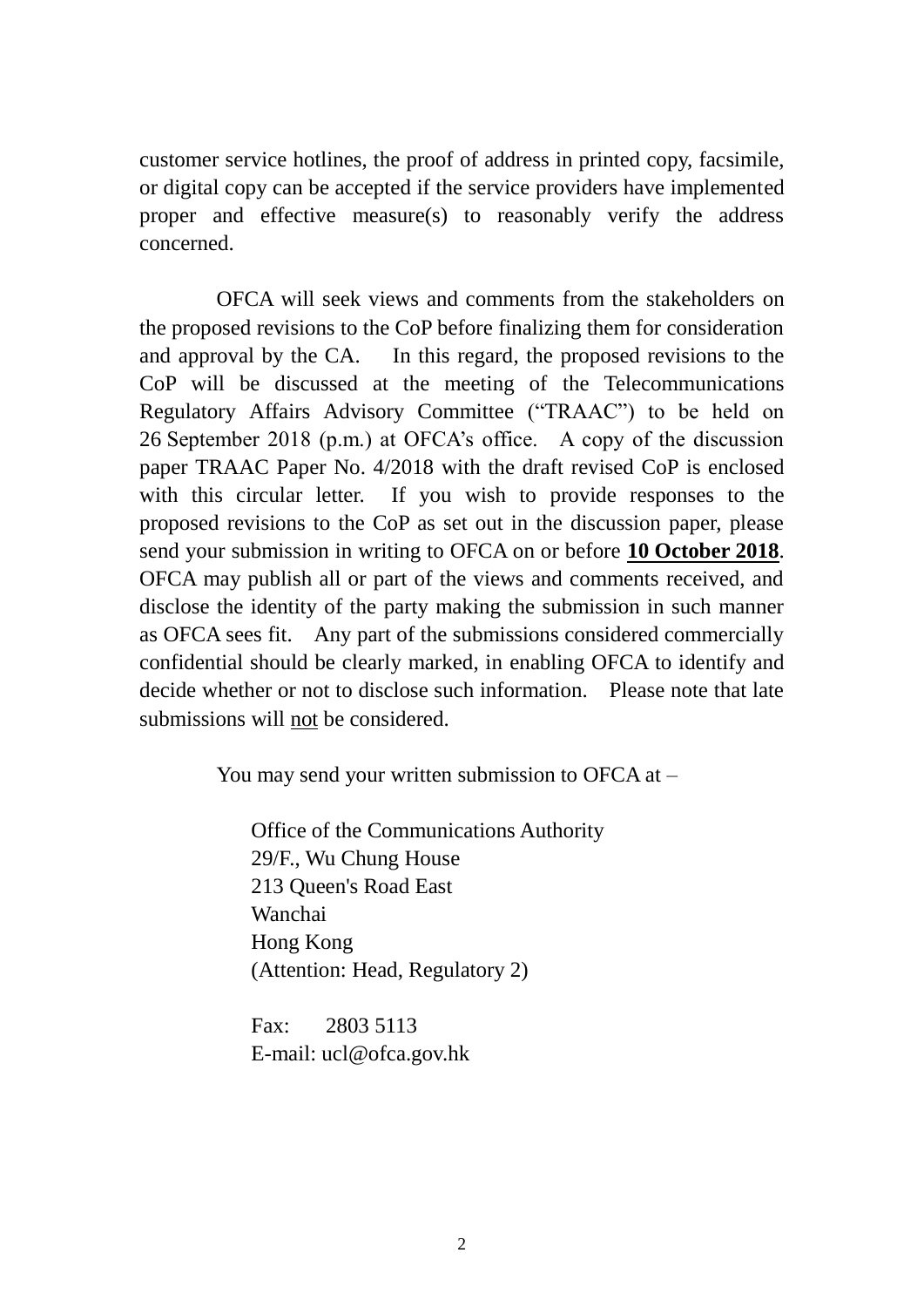Should you have any enquiry on the matter, please contact the undersigned or Ms Kim Lee at 2961 6655 or email: ucl@ofca.gov.hk.

Yours faithfully,

( Esmond Chiu ) for Director-General of Communications

Encl. (9 pages)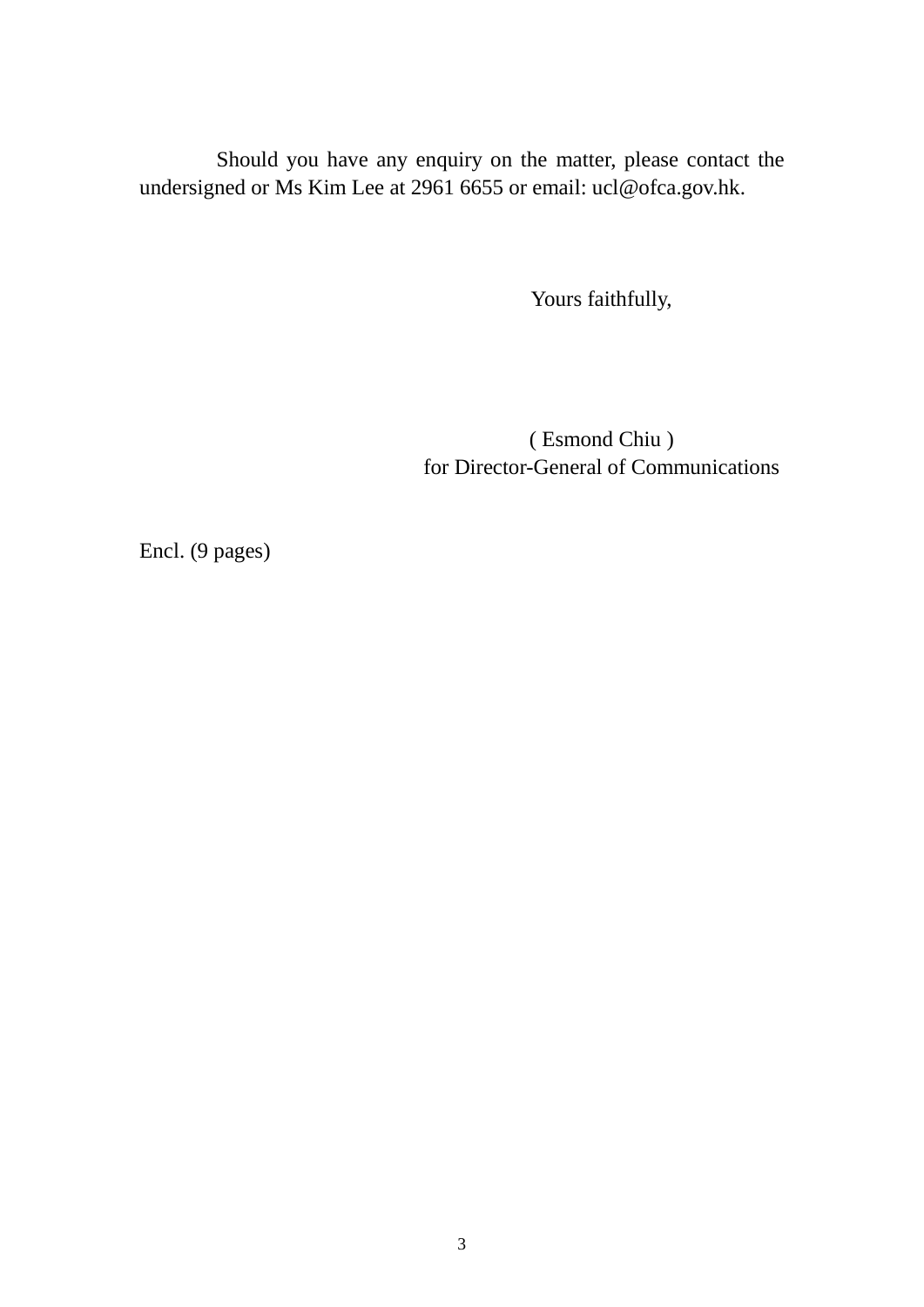## **Telecommunications Regulatory Affairs Advisory Committee**

# **Proposed Revisions to the Code of Practice on Verification of the Addresses of Potential Customers for Mobile Telecommunications Services**

#### **PURPOSE**

This paper briefs Members on the proposed revisions to the Code of Practice on the Verification of the Addresses of Potential Customers for Mobile Telecommunications Services ("CoP").

## **BACKGROUND**

2. In January 2000, the former Office of the Telecommunications Authority promulgated the CoP to provide practical guidance to mobile service providers in respect of the verification of the addresses of potential customers when customers apply for mobile services and the documents that are considered to be acceptable proof of address from customers.

3. In recent years, there is a growing trend for companies to conduct business via the Internet or on-line means such as on-line banking, shopping etc. There is no exception to the mobile industry. On-line platforms or smartphone apps are now provided by mobile service providers so that potential customers may make use of them for signing up mobile service subscriptions without the need of visiting the retail outlets in person. Against this background, the Office of the Communications Authority ("OFCA") considers it opportune to conduct a review of the CoP with a view to allowing more flexibility to cater for the evolving industry practices and to keep pace with the needs of the dynamic and fast-growing telecommunications sector.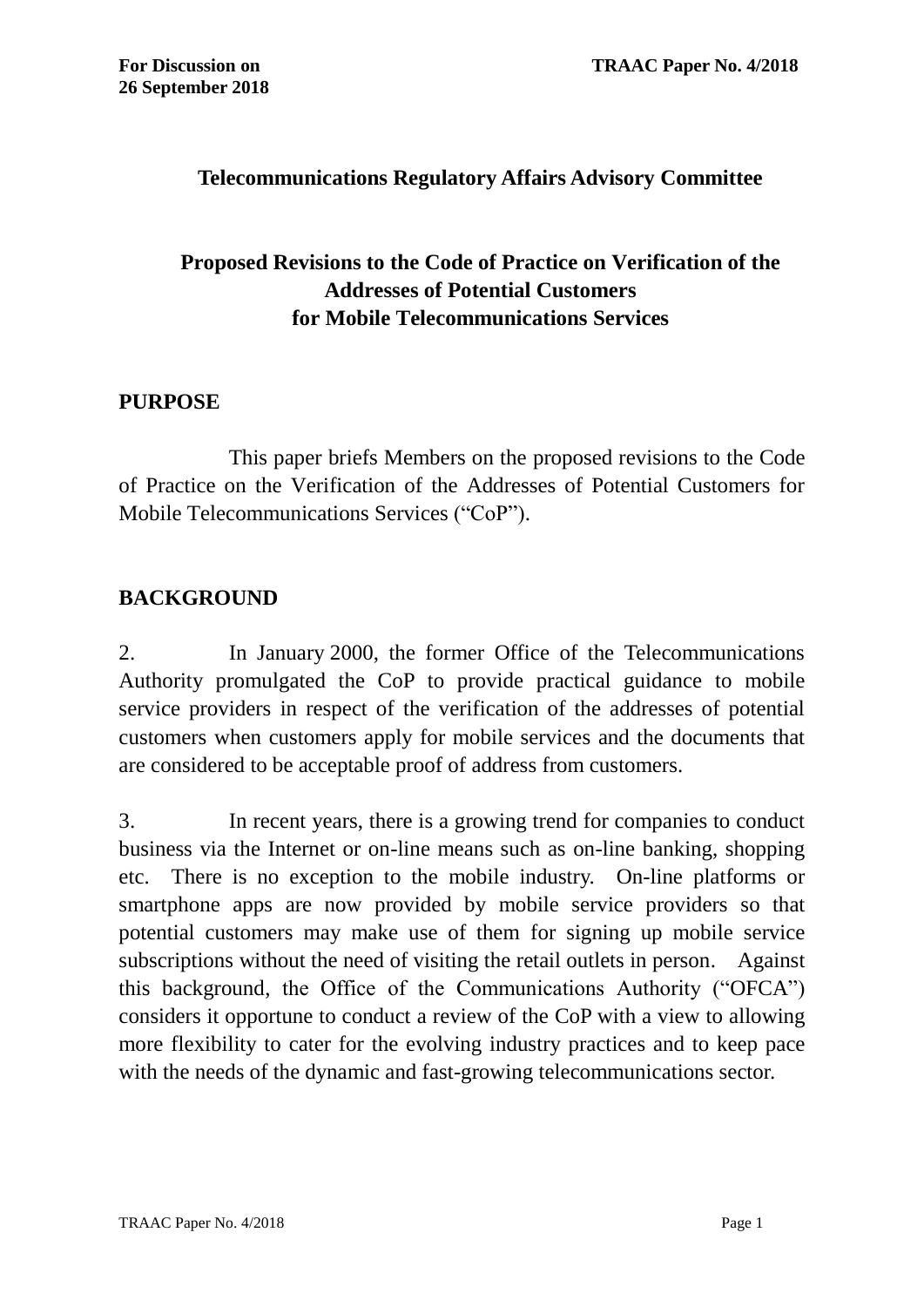## **PROPOSED REVISIONS TO THE COP**

4. The proposed revisions to the CoP primarily aim at defining clearly its applicability on the type of licensees to reflect the latest regulatory regime and the adoption of additional measures to keep pace with the latest industry practices which broadly fall within the following three aspects –

- (a) applicability of the CoP;
- (b) purposes of promulgating the CoP; and
- (c) updated basic guiding principles.

In addition, other consequential changes are also made. A draft revised CoP (with the proposed amendments in red font) is given at the **Annex** to this paper.

## **Applicability of the CoP**

5. For the avoidance of doubt, it is proposed to state in the beginning of the revised CoP that it shall be observed and complied with by all providers of mobile telecommunications services including holders of Unified Carrier Licence ("UCL"), the Services-Based Operator Licence ("SBO Licence"), and the Class Licence for Offer of Telecommunications Services ("Class Licence") under section 8(1)(aa) of the Telecommunications Ordinance (Cap. 106) ("TO") (collectively referred to as "Mobile Service Providers") according to their relevant licence conditions.

## **Purposes of the CoP**

6. The revised CoP will set out the purposes of its promulgation, namely to ensure the integrity and validity of the address information of customers maintained by Mobile Service Providers in the course of provision of their services including billing and debt collection. With the verification measures introduced therein, the revised CoP also aims to protect the interests of consumers by reducing the risk of the misuse of other parties' address information for subscription of mobile services.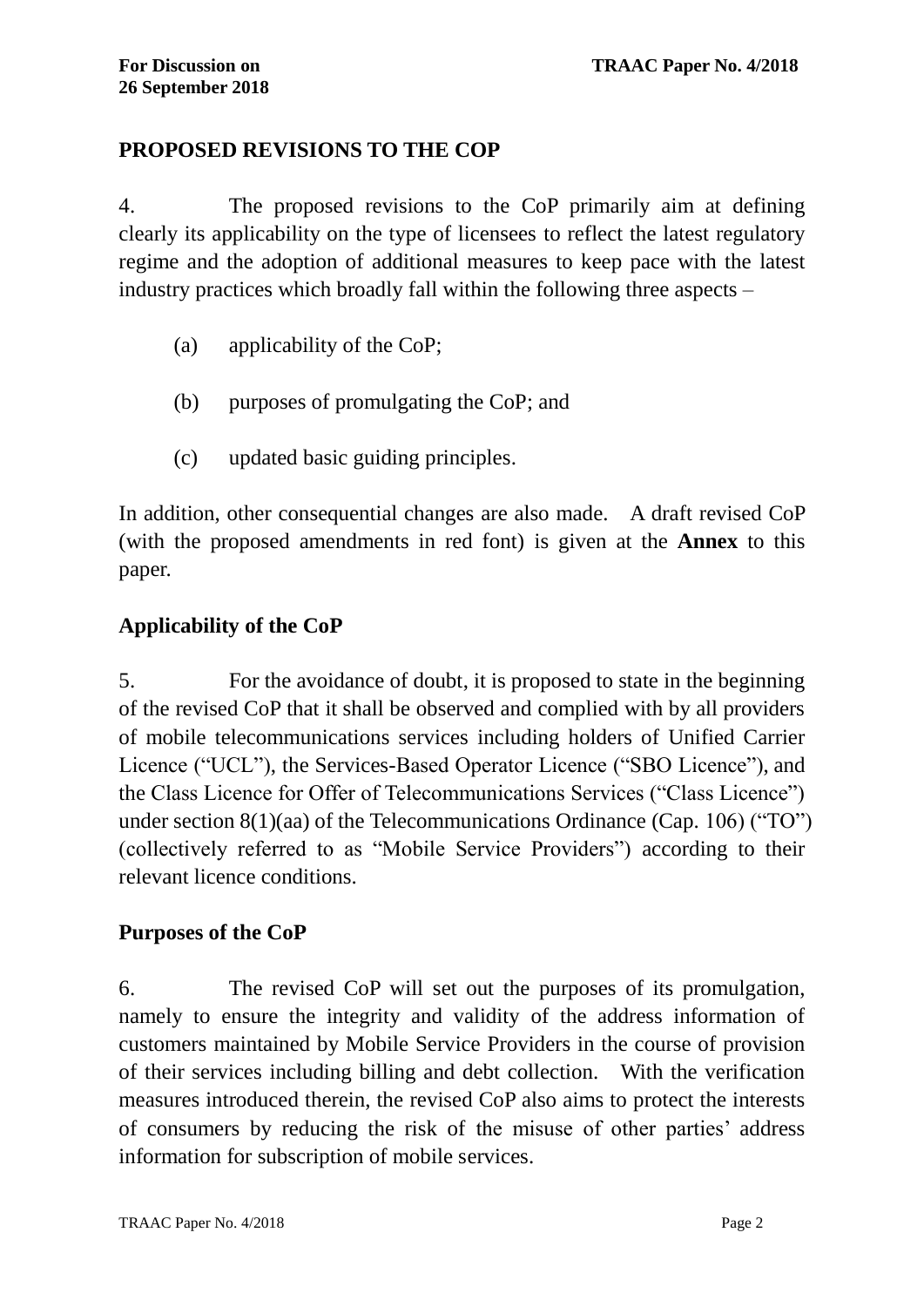## **Updated Guiding Principles**

7. In the revised CoP, the basic guiding principles for the verification of the addresses of customers are updated so as to introduce flexibility to cater for the evolving industry practices over time whilst preserving the fundamental requirements that must be observed to protect the interest of consumers.

8. First of all, for clarity, it is proposed that Mobile Service Providers shall in principle request all applicants for their services, including individual and corporate customers, to provide proof of address whenever customer's address is collected or retained in the course of or in connection with the provision of their services.

9. The revised CoP will make clear that the address verification requirement can be waived when the Mobile Service Provider does not collect or retain the address information. It will also clarify that the proof of address shall be based on the original of any document, bill or correspondence issued by and reliable third-party source within the last three months from the application date. Examples of such sources are given in the revised CoP.

10. In case the transaction for service subscriptions is conducted via online means or customer service hotlines, it is proposed that the proof of address in printed copy, facsimile, or digital copy (such as sent via mobile phone or computer or other similar means) can be accepted if Mobile Service Providers have implemented proper and effective measure(s) to reasonably verify the address concerned.

## **WAY FORWARD**

11. OFCA will take into consideration all the views and comments received before finalising the draft revised CoP for approval by the CA. Subject to the approval of the CA, the revised CoP will be adopted and published on the CA's website for information by the public. To allow sufficient time for the Mobile Service Providers to make preparations for aligning their operational practices with the requirements under the revised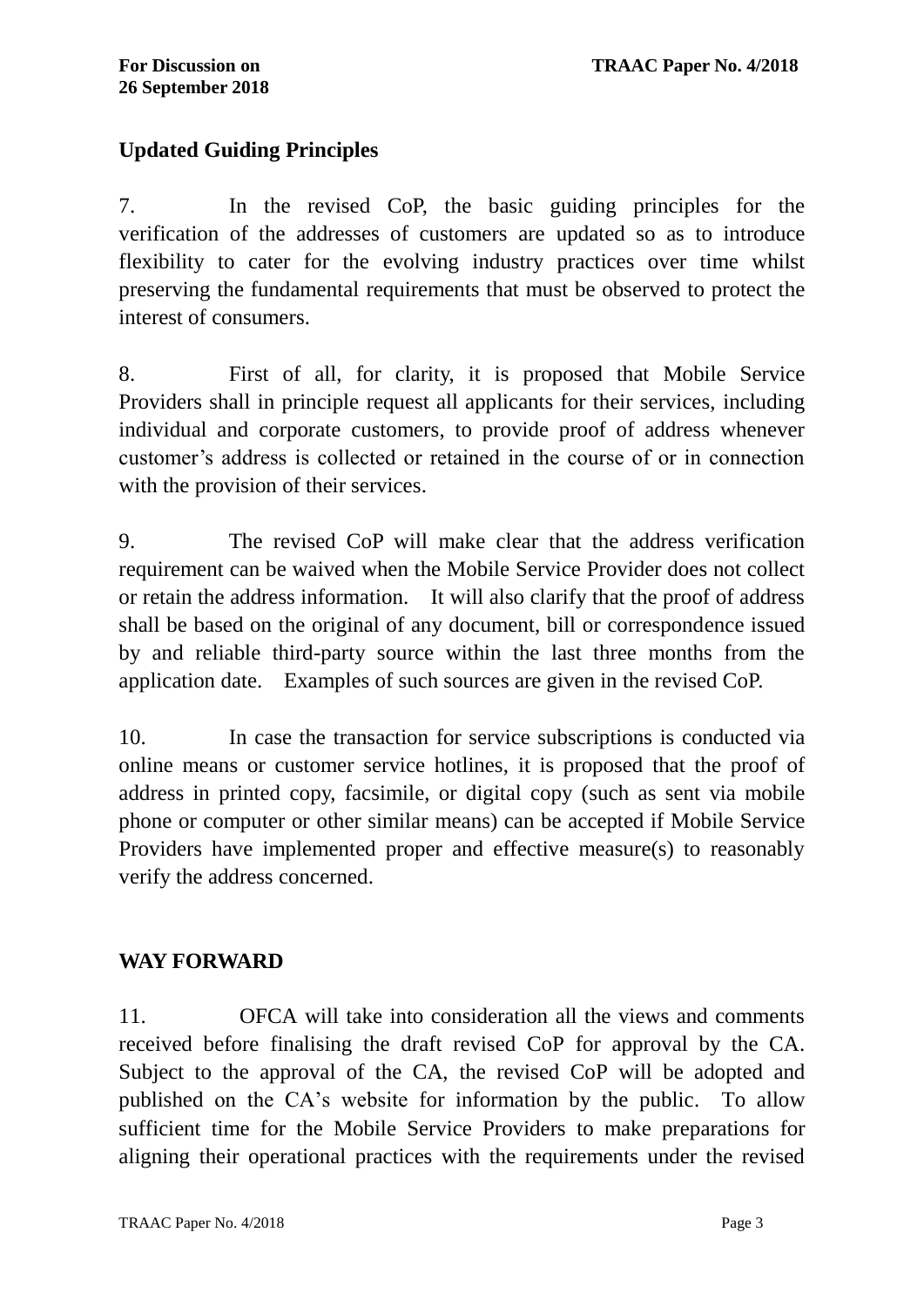CoP, it is proposed that the revised CoP will be brought into effect one month after the date of issue of the revised CoP.

## **VIEWS SOUGHT**

12. Members are invited to give their views and comments on the proposal contained in this paper.

**Office of the Communications Authority September 2018**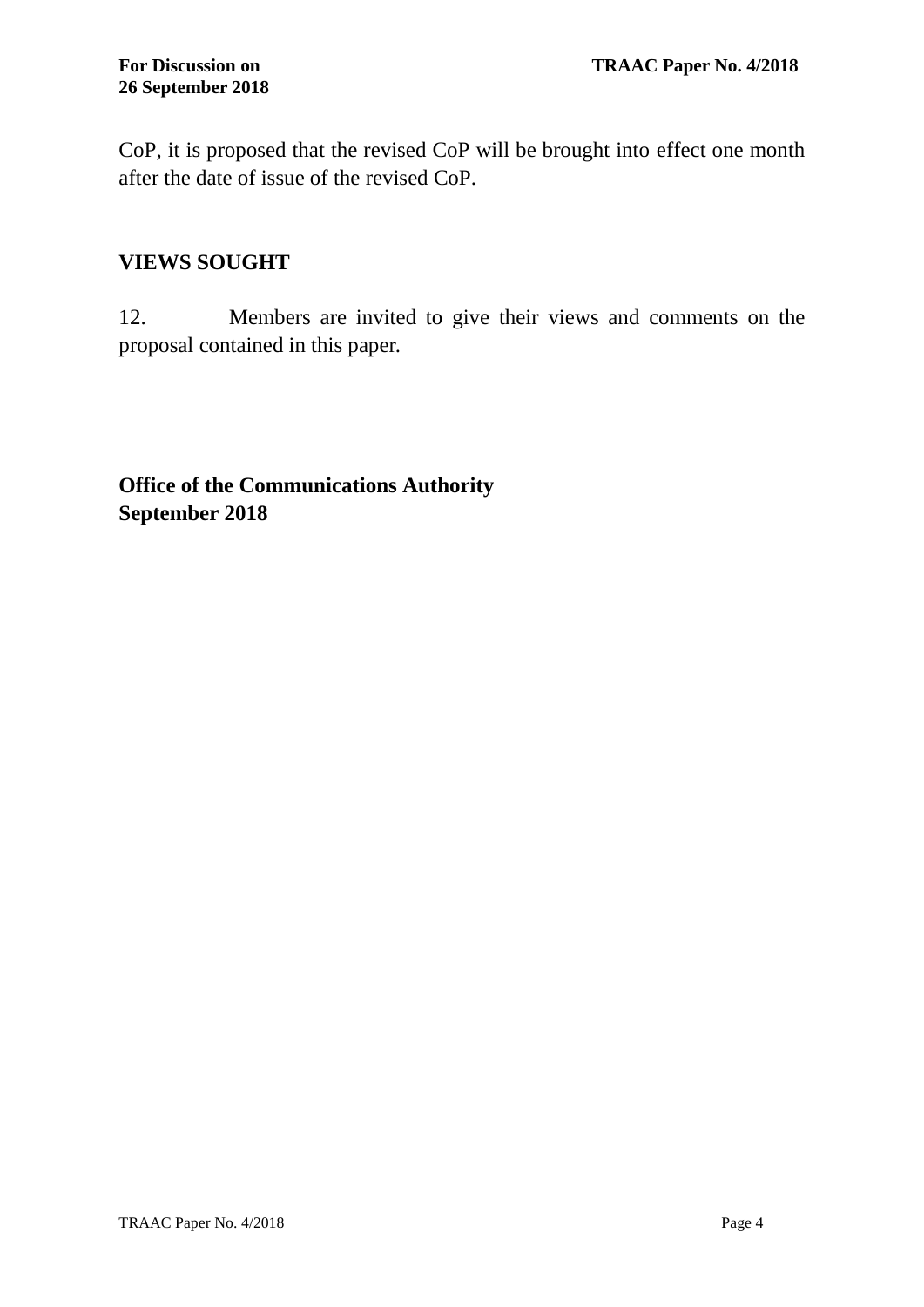# **Code of Practice on Verification of the Addresses of Potential Customers for Mobile Telecommunications Services**

#### **Preamble**

This Code of Practice sets out to the mobile telecommunications services operators:

- the basic guiding principles for the verification of the addresses of potential customers when the customers apply for mobile telecommunications services; and
- the documents that are considered to be acceptable proof of address from customers.

Pursuant to Special Conditions ("SC"s) 1.2(a) and 1.2(c) of the Unified Carrier Licence ("UCL"), SC 13.1(a) and 13.1(c) of the Services-Based Operator Licence ("SBO Licence"), and Conditions 15.1(a) and 15.1(c) of the Class Licence for Offer of Telecommunications Services ("Class Licence") under section 8(1)(aa) of the Telecommunications Ordinance (Cap. 106) ("TO"), the Communications Authority ("CA") may issue a Code of Practice for the purpose of providing practical guidance to the licensees in respect of the provision of a satisfactory service and to ensure the protection and promotion of the interests of consumers of telecommunications goods and services.

2. This Code of Practice ("CoP") issued by the CA shall be observed and complied with by all providers of mobile telecommunications services including holders of UCL for the provision of mobile services, SBO Licence for the provision of mobile virtual network operator services and Class Licence offering in the course of business mobile services (collectively referred to as "Mobile Service Providers" hereinafter). The purposes of this CoP are:

- a) to ensure the integrity and validity of the address information of customers maintained by Mobile Service Providers;
- b) to prevent the use of incorrect address information by Mobile Service Providers for purposes related to its provision of service including billing and debt collection; and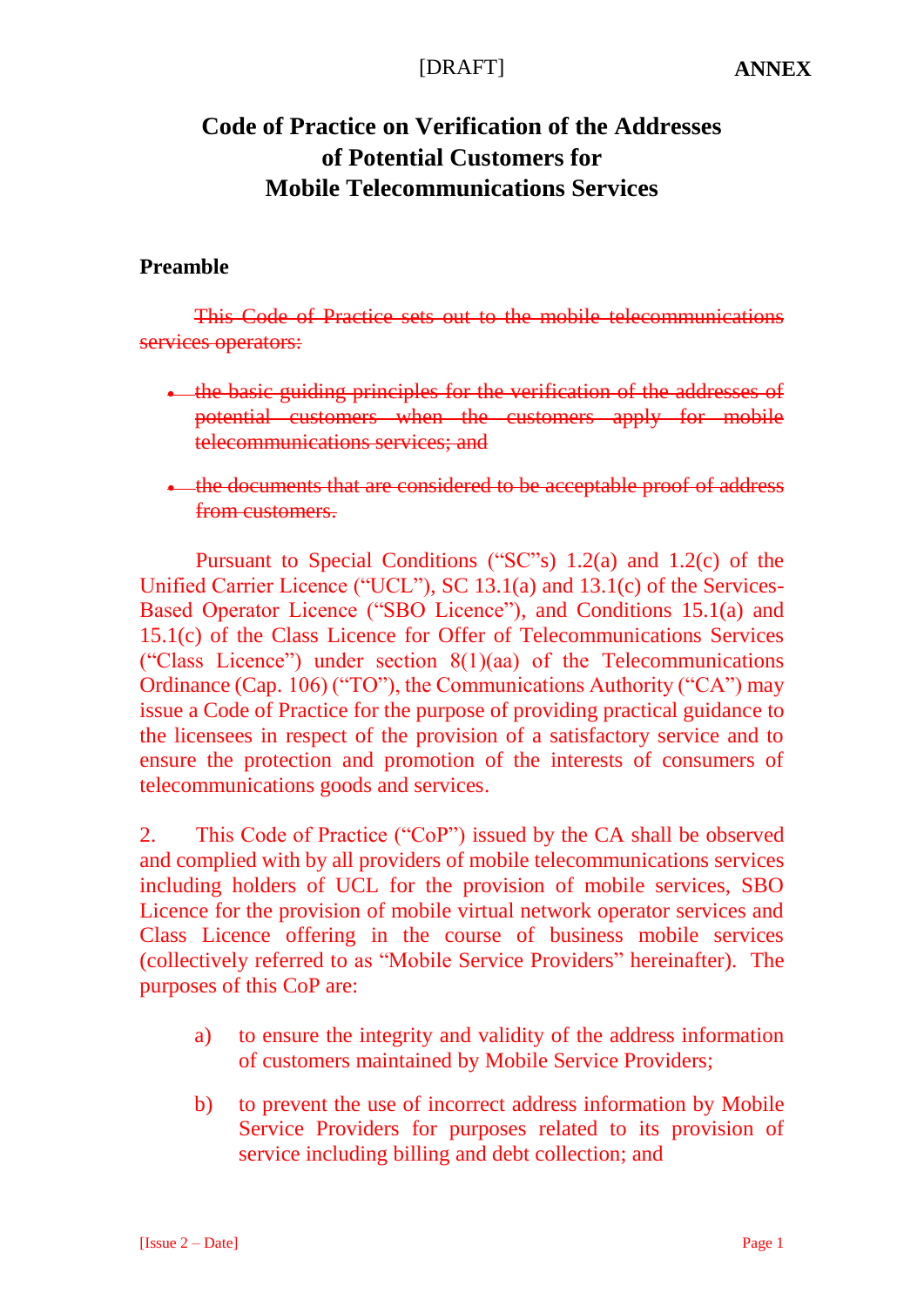c) to prevent the misuse of other parties' address information for subscription to mobile services.

3. For the avoidance of doubt, nothing in this Code of Practice CoP absolves any licensee of mobile telecommunications services Mobile Service Providers from operating in accordance with the terms of its licence and legislation, for example the Telecommunication Ordinance TO and the Personal Data (Privacy) Ordinance (Cap. 486), currently in force in Hong Kong.

## **Basic Guiding Principles**

4. The basic guiding principles for the verification of the addresses of customers are:

- a) Mobile service operators should Service Providers shall request all applicants for their services, including individual and corporate customers, to provide proof of address whenever customer's address is collected or retained in the course of or in connection with the provision of their services. This requirement can only be waived in circumstances (i) when the mobile telecommunications services operator Mobile Service Provider has full knowledge of the address of the applicant, for example, when an existing customer applies for value-added services under his account, or (ii) when the Mobile Service Provider does not collect or retain the address information for the purpose of provision of service to the customer (such as pre-paid services).
- b) The Acceptable proof of address should shall be a documents (such as letter, invoice, statements etc.) issued in the form of any document, bill or correspondence issued by any reliable third-party source within the last three months from the application date a recognizable institution. Correspondences from personal friends or relatives should-shall not be accepted.

Examples of the acceptable documents of proof of address are given in paragraph 4 below. However, it should be noted that paragraph 4 is not an exhaustive list of acceptable documents. Any correspondence issued by a recognizable institution which is addressed to the applicant with clear identification of the address of the applicant may be acceptable, unless there is a reason for the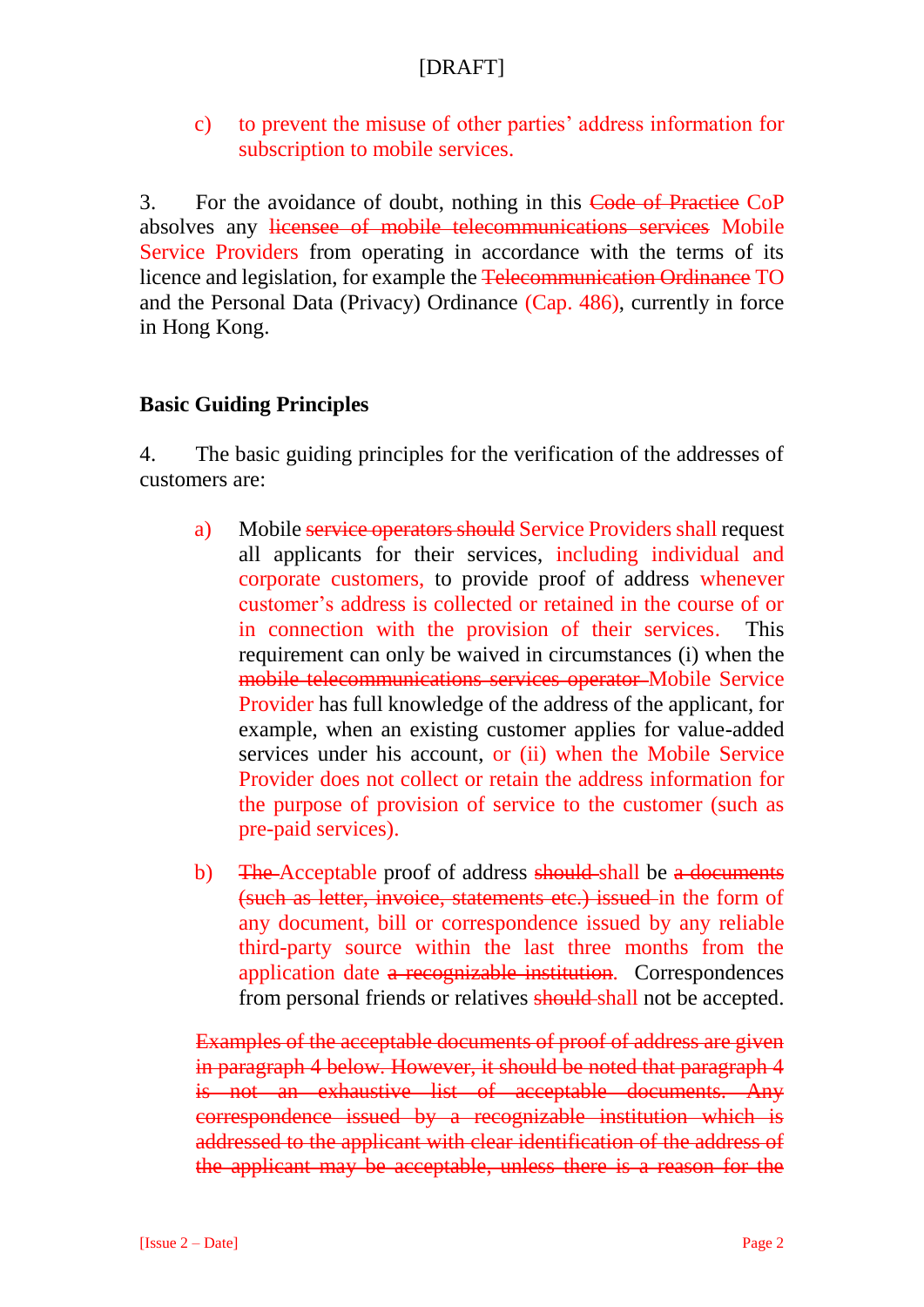mobile telecommunications service provider to suspect the validity of the correspondence.

The document of proof of address should be issued by the institution with a date not earlier than three months from the date on which the application for mobile telecommunications service is received.

- c) The addressee of the document of proof should of address shall be the same person as the applicant for the mobile telecommunications services, otherwise the addressee should shall accompany with the applicant to apply for the mobile telecommunications services and confirm that the applicant may can be contacted at the address shown in the document.
- d) The document of the proof of address should shall be the original of the document. Photocopy of the document should not be accepted.

The document of the proof of address is for the purpose of substantiating the validity of the address of the applicant for mobile telecommunications services. After examining the document, the mobile telecommunications services operator should return the document to the applicant immediately and should not keep the documents for other use.

- e) In case the transaction for service subscription is conducted via online means or customer service hotlines, the proof of address referred to in (b) above in printed copy, facsimile, or digital copy (such as sent via mobile phone or computer or other similar means) can be acceptable if Mobile Service Providers have implemented proper and effective measure(s) to reasonably verify the address concerned.
- f) In handling the information obtained for the verification of the address of customer, mobile telecommunications services operators should Mobile Service Providers shall ensure that proper procedures have been taken at all times to comply with the requirements as stipulated in the Personal Data (Privacy) Ordinance.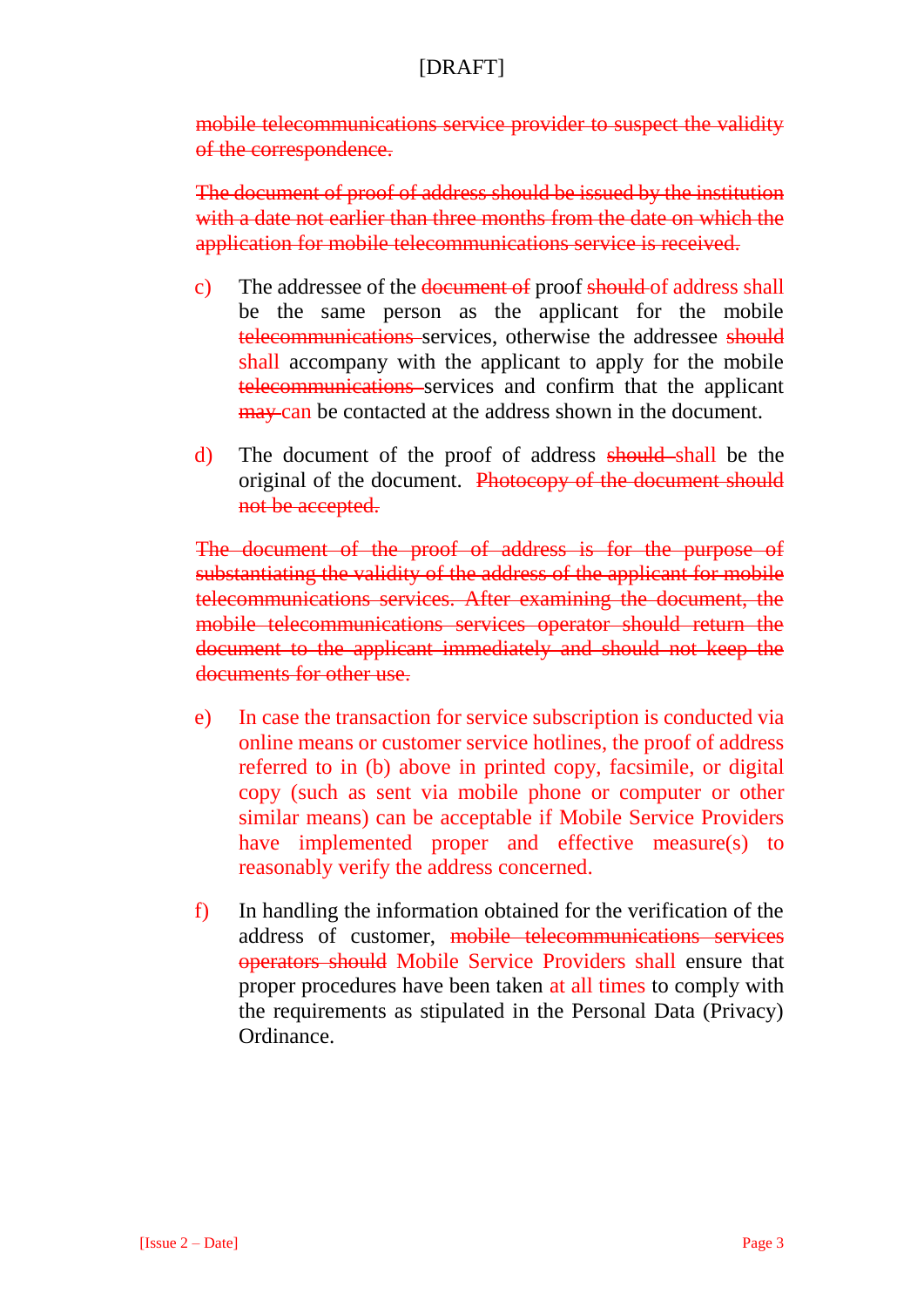#### **Acceptable Proof of Address**

5. The following are common examples of documents which are considered to be acceptable proofs of address from applicants for mobile telecommunications services. The list below is not exhaustive by itself.

- a) Correspondence with Government Departments Examples : Tax Return **Student Loan Statement** Voter Registration **Business Registration Certificate**
- b) Correspondence with banks or financial institutions Examples : Bank statement Statement Credit card account statement
- c) Correspondence with Public Utilities Examples : Electricity bill Water bill Gas bill **Business Registration Certificate**
- d) Correspondence with operators of Public Telecommunications **Services** Examples : Public mobile radiotelephone Mobile service bill Public radio paging Fixed telephone service bill Internet access service bill Cable Pay TV service bill
- e) Correspondence with public organisations Examples : Letter from a university Letter from the Hospital Authority

## **Application and Update of the CoP**

6. The CA may review and update this CoP from time to time in respect of developments in telecommunications policy, market and technology, as appropriate. If the CA considers that relevant amendments are necessary, it will take into account the views of the industry and other interested parties before effecting the amendments.